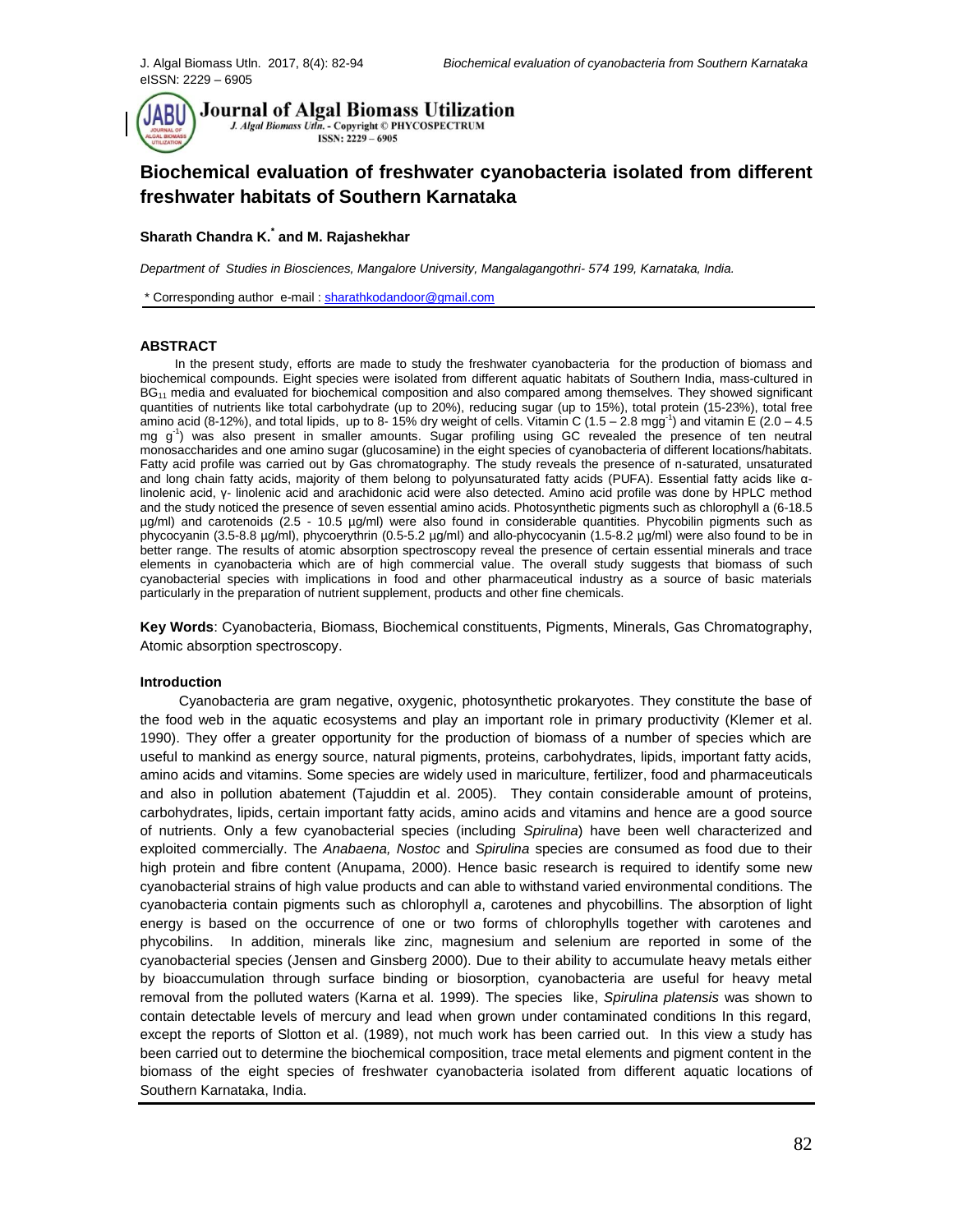# **Materials and methods**

*Cyanobacterial identification***:** The species were identified as per the approaches adopted by Anagnostidis and Komarek (1998) and Desikachary (1959).

*Cyanobacteria cultivation*: The species were cultured in the laboratory and grown aseptically on dry agar (Dor et al. 1987) and then in BG-11 growth medium with nitrate (Stainer et al. 1976) and were maintained at  $26 \pm 2^{\circ}$ C under constant illumination (14 h light: 10 h dark at 2000 lux). The cultures were harvested at their exponential phase by centrifugation (3000 rpm for 10 min), lyophilized and kept in a refrigerator. The species namely, *Oscillatoria perornata, Oscillatoria psuedogamiata, Lyngbya spiralis, Phormidium fragile, Phormidium ambiguum, Anabaena variabilis, Nostoc ellipsosporum* were isolated from the tanks and reservoirs and *Oscillatoria raciborskii* from a sulfur spring in the Western Ghats of Karnataka.

*Biochemical analysis***:** The lyophilized cells were analysed with slight modification of Sadashivam and Manickam (2008) method for biochemical composition. Carbohydrates were determined by phenol-sulphuric acid, proteins by Lowry's method (Lowry et al. 1951) with Bovine Serum Albumin as standard; lipids by Soxhlet apparatus, total amino acids by Ninhydrin method; reducing sugars by di-nitro salicylic method. Sugar profile (monosaccharides) and fatty acids were determined by gas chromatography (GC-2010, Shimadzu, Japan) following Miller and Berger (1985). Amino acids profiling was done by HPLC method. Vitamin-C and vitamin-E was determined by colorimetric method. Trace mineral elements were analyzed by atomic absorption spectrophotometer (GBC Avanta).

 Pigment extraction was done with 0.1 gm fresh weight of the sample for the estimation of chlorophyll *a* by following Jeffrey and Humphrey (1975) while carotenoids were estimated following Parsons and Strickland (1963) and both the pigments were extracted using 80% acetone by addition of pinch of magnesium carbonate (MgCO3). Estimation of phycobilin pigments like phycocyanin, allophycocyanin and phycoerythrin were done by spectrophotometric method (Abalde et al., 1998).

#### **Results**

 Measurable differences in biochemical composition of eight species of cyanobacterial biomass were noted (Table1). The total carbohydrates were found to be up to 20 % of dry weight of cells, whereas in *Anabaena variabilis* it was high (20.53%) followed by *Nostoc ellipsosporum* (18.82%). It was least in *Phormidium ambiguum* (10.23%). Total proteins were found between 15 and 23% of dry weight of cells; *Nostoc ellipsosporum* showed maximum amount of protein (23.26%), whereas in *Lyngbya spiralis* it was least (7.5%). Similarly, total amino acids vary between 8 and 12 mg g<sup>-1</sup> and in *Anabaena variabilis* it was maximum (12.38 mg g<sup>-1</sup>) and was low in *Phormidium fragile* (3.25%). Reducing sugars were found up to 15 mg g<sup>-1</sup> which was maximum in *Nostoc ellipsosporum* (14.56 mg g<sup>-1</sup>) and minimum in *Phormidium* ambiguum (6.7 mg g<sup>-1</sup>) and the total lipids varied between 8 and 15 % dry weight of cells, out of which it was high in *Oscillatoria pseudogemiata* (15.65%) and least in *Lyngbya spiralis* (4.6%). Our study shows the presence of low levels of Vitamin-C, (1.5 and 2.8 mg g<sup>-1</sup>) and in *Oscillatoria pseudogamiata* (2.85 mg g<sup>-1</sup>) and low in Oscillatoria  $^{-1}$ ). Vitamin E also found to be low (2.0 to 4.5 mgg<sup>-1</sup>). In Anabaena variabilis it was high (4.5 mg g<sup>-1</sup>) and low in *Nostoc ellipsosporum* (1.29 mg g<sup>-1</sup>).

In the present study, a total of 11 monosaccharides including 1 amino sugar (Glucosamine) were detected in the eight species of cyanobacteria (Table 2). Among these sugars glucose and fucose were detected in all the eight species, whereas other sugars such as Rhamnose, galactose, mannose, glucuronic acid and fructose were detected at moderate levels in most of the species studied. Arabinose and xylose were detected in lower ranges in all the species studied.

In the present study reveals the presence of n-saturated, unsaturated and long chain fatty acids. The presence or absence of fatty acids in the eight species of cyanobacteria is shown in the Table.3. Fatty Acid composition of cyanobacteria isolated freshwater habitats of Southern Karnataka are listed in Table 4. In the present study most of the fatty acids were unsaturated (50-63%) although n-saturated fatty acids were also found out in most of the isolates (15-50%).In these major fatty acids were palmitic acid (C16:0) ranging from 5 to 40% of the total fatty acids, oleic acid (C18:1) and lenoleic acid (C18:2) were also present as higher components (5 to 35%). The predominant unsaturated fatty acids obtained were oleic acid (C18:1) and lenoleic acid (C18:2) up to 50%. Other monounsaturated fatty acids observed at palmitoleic acid (C16:1) as lower components (up to 12%). There were n-saturated FA such as caprylic acid (C8:0), capric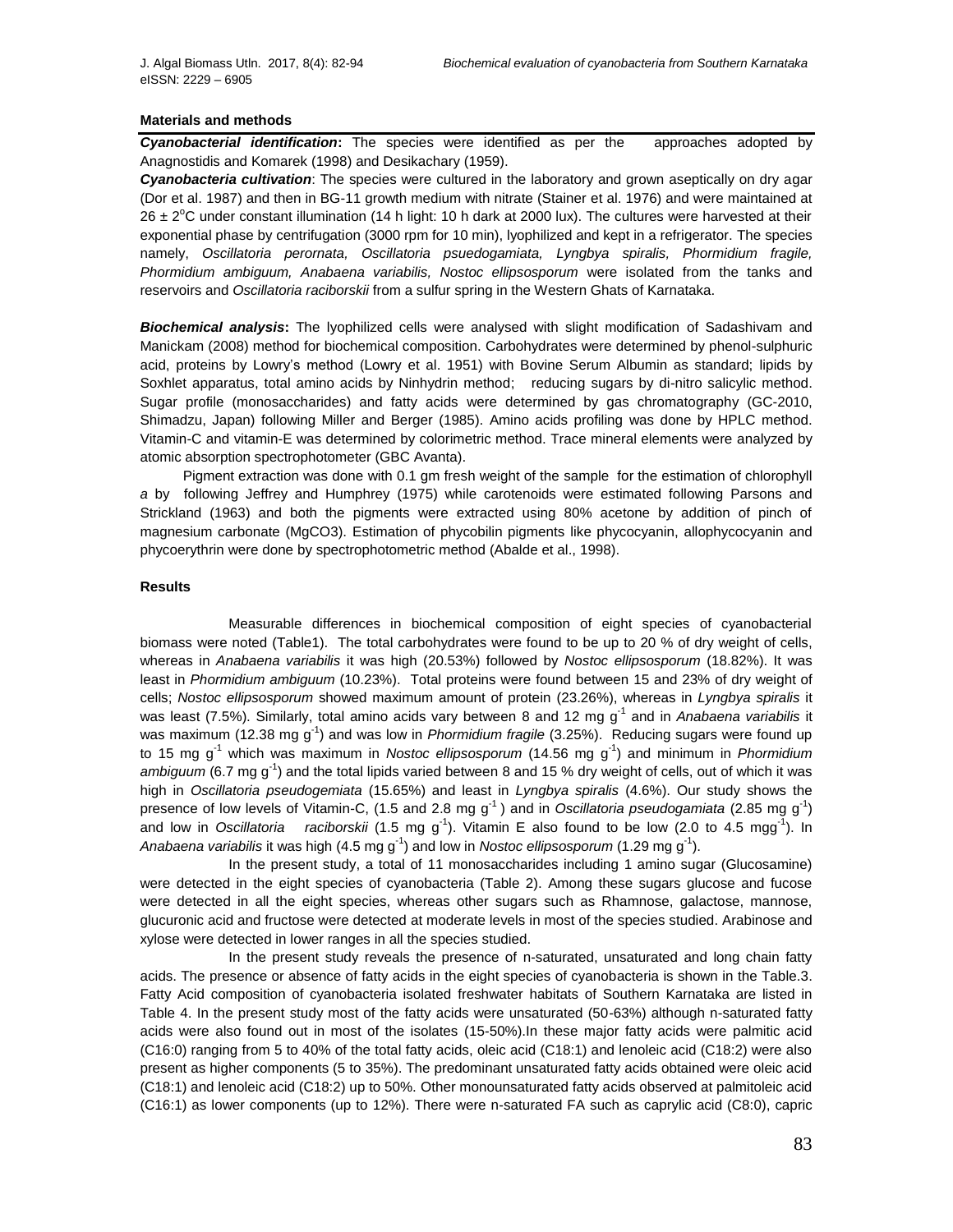acid (C10:0), lauric acid (C12:0), tridecanoic acid (C13:0), myristic acid (C14:0) heptadecanoic acid (C17:0) and stearic acid (C18:0) were also determined in less amounts (up to 10%) in which myristic acid (C14:0) was found only in *Oscillatora resiborskii.* It was also found out that n-saturated FA palmitic acid (C16:0) which was present in all the eight isolated strains of cyanobacteria.

PUFA such as α-linolenic acid, γ- linolenic acid and arachidonic acid were found only in *Anabaena variabilis* and *Nostoc ellipsosporum* (up to 12%). Similarly, Cis-11-eicosenoic acid (C20:1) was found only in *Anabaena variabilis* (up to 9%). By this investigation it was also observed that saturated long chain fatty acid lignoceric acid (C24:0) in some of the isolates (up to 4%) as lower components.

Amino acid profile of individual species eight of cyanobacteria is listed in Table 5. The study noticed the presence of seven essential amino acids viz., threonine,

valine, methionine, phenylalanine, lysine, leucine and isoleucine.

Photosynthetic pigments such as chlorophyll a, and carotenoids content is shown in Fig.1. Photosynthetic pigments such as chlorophyll a (6-18.5 µg/ml) and carotenoids (2.5 - 10.5 µg/ml) were also found in considerable quantities. It was noticed that chlorophyll a was high in *Lyngbya spiralis* (18.05 µg/ml) and low in *Oscillatora raciborskii* (6.08 µg/ml); the carotenoid content was high in *Anabaena variabilis* (10.58 µg/ml) and low in *Phormidium fragile* (2.14 µg/ml). Phycobilin pigments such as phycocyanin (3.5-8.8µg/ml), phycoerythrin (0.5-5.2µg/ml) and allo-phycocyanin (1.5-8.2µg/ml) were better (Fig.2). Phycocyanin was high in *Phormidium ambiguum* (8.91 µg/ml) and was least in *Oscillatoria pseudogamiata* (3.17 µg/ml). In case of allophycocyanin it was maximum in *Anabaena variabilis* (8.32 µg/ml) and minimum in *Lyngbya spiralis* (1.19 µg/ml). Phycoerythrin was found to be rich in *Phormidium ambiguum* (5.24 µg/ml) and it was low in *Oscillatoria perornata* (0.77 µg/ml).

In this study sixteen metal elements including certain heavy metals were detected by Atomic Absorption Spectroscopy (Table 6). It was noticed that Mg, Mn and Fe were found in higher levels followed Zn and Cu. Minerals like Na, K, and Ca were obtained in better range. Selenium was detected in lower levels in all the species studied, whereas heavy metals such as Pb, Ni, Co, Cr, As and Cd were found in low levels.



**Fig. 1: Photosynthetic pigments in the eight species of cyanobacteria\*.**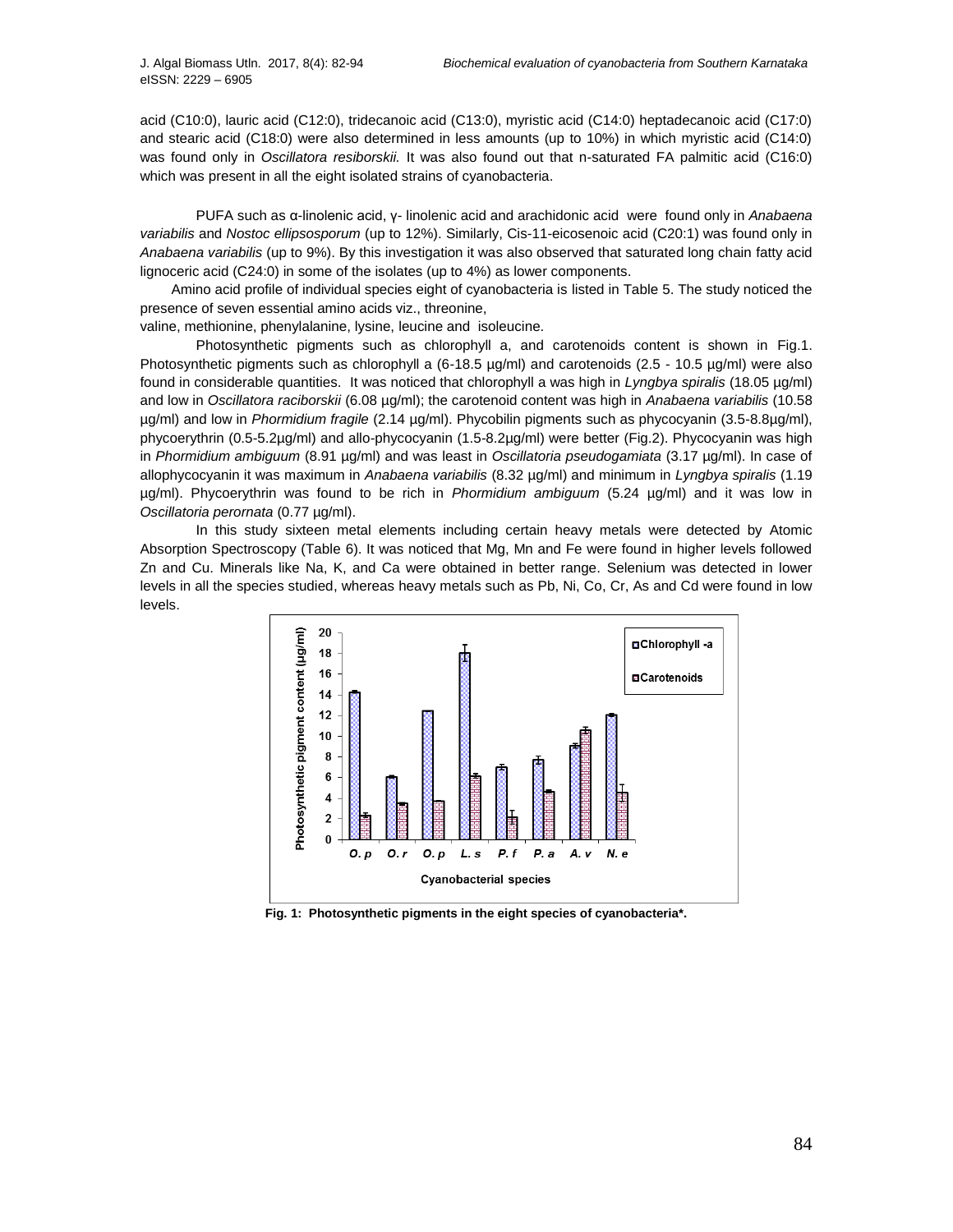

 **Fig. 2: Phycobilin pigments in the eight species of cyanobacteria\*.**

#### **Discussion**

 The carbohydrate and protein contents were found in higher rates followed by reducing sugars and lipids. Amino acids and carbohydrates are considered as an important group of cell constituents in cyanobacteria. Cyanobacterial protein either as a supplement or as an alternative source has been received worldwide attention. The determination of free amino acid content is of great value from nutritional and biochemical point of view. Similarly, vitamin C and vitamin E which are of interest for its stress combating mechanism. *Spirulina* a well known cyanobacteria is being used as food supplements due to excellent nutrient compounds and digestibility. Besides higher content of protein (60–70 %) it has 20% carbohydrate, 5% lipids, 7% minerals and 6% moisture. It is also a rich source of beta-carotene, thiamine and riboflavin and is one of the richest sources of vitamin B12 (Thajuddin and Subramanian 2005). In the present study, *Nostoc* and *Anabaena* species showed also nutritional constituents in better range as compared with *Spirulina*.

Bertocchi et al. (1990) identified glucose, galactose, arabinose, xylose and rhamnose in the extracellular products of several species of cyanobacteria. During spring blooms of *Phaeocystis* in the North Sea, several monosaccharides (glucose, arabinose, xylose, galactose and mannose) were identified by Janse et al. (1996). It is of interest to note that although glucose has been referred to be the major monosaccharide by most investigations including the present data, other monosaccharides (rhamnose, fucose, galactose) were dominant in some mono specific diatom cultures indicating that their relative abundance might depend on species composition (Marchetti, 1992; Myklestad, 1995). Metaxatos et al. (2003) reported the quantitative composition of 8 monosaccharides such as glucose, galactose, xylose, fucose, mannose, rhamnose, arabinose and glucosamine from a mixture of four phytoplanktonic species and reported that glucose was the major monosaccharide among the species studied. This agrees with our data where, in the present study among the eight species studied glucose was found at higher range compared with other monosaccharides.

The fatty acid composition of cyanobacteria was studied by Holton *et al.* (1964) in *Anacystis nidulans*  and by Lennarz (1966) in *Anabaena variabilis*. Major fatty acids so far studied in cyanobacteria are hexadecanoic (16:0), 9-hexadecenoic (16:1), hexadecadienoic (16:2), octadecanoic (18:0), and 9 octadecenoic (18:1). In the present study also fatty acid composition of *Anabaena variabilis* showed the presence of such fatty acids. Polyunsaturated fatty acids have an important role in human metabolic pathways, particularly as precursors of a particular type of prostaglandin E1 (Mendes et al. 2006). In our study most of the species were rich with polyunsaturated fatty acids and particularly *Nostoc* and *Anabaena*  showed the presence of essential fatty acids like α-linolenic acid, γ- linolenic acid and arachidonic acid. The lipids of some of the cyanobacterial species also rich in essential fatty acids such as the linoleic (C18:2) and linolenic (C18:3) acids and their C20 derivatives, eicosapentanoic acids (C20:5) and arachidonic acid (C20:4). These fatty acids are essential compounds of the diet of humans and animals and are also important feed additives in aquaculture (Borowitzka 1988).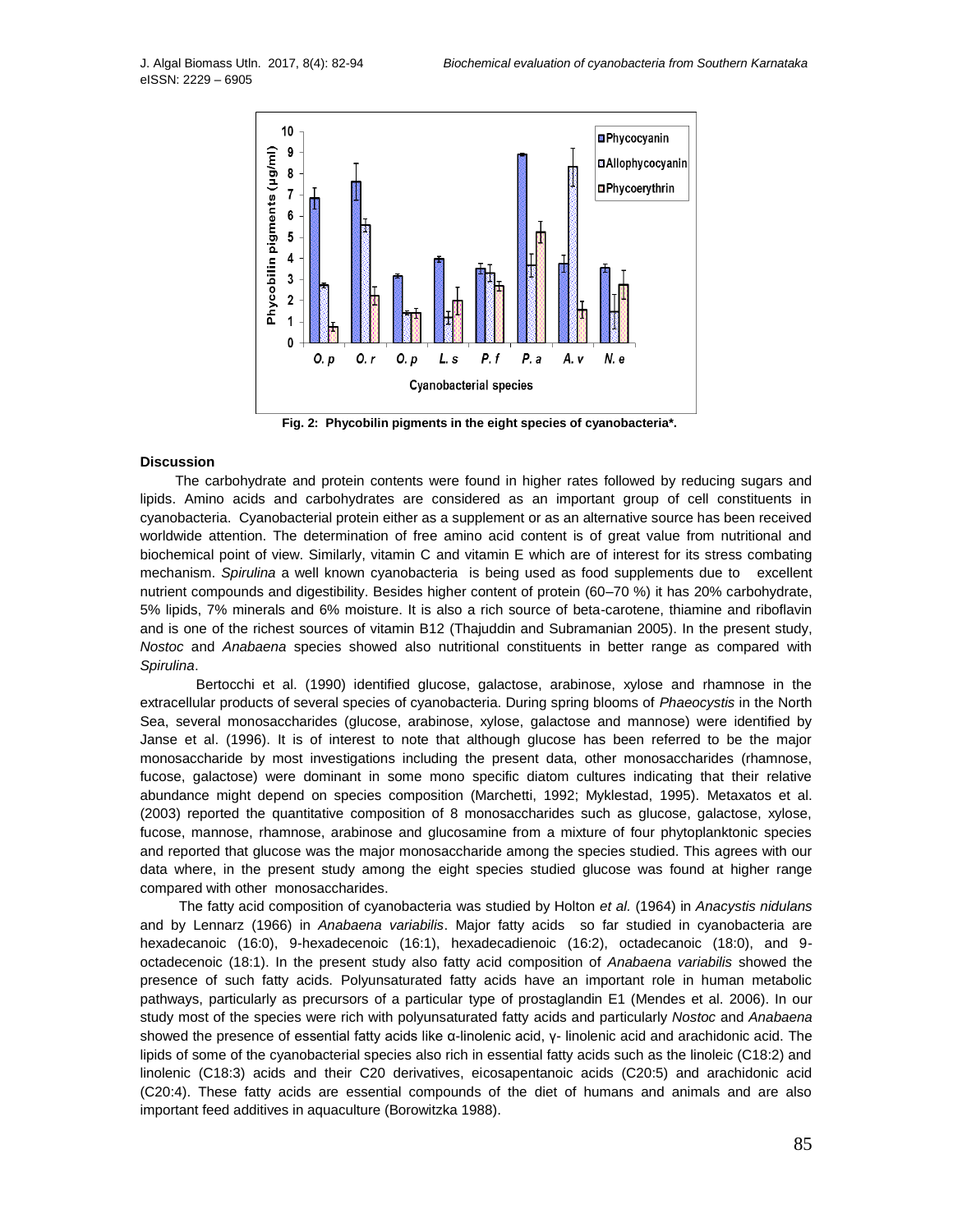The medicinal value of cyanobacteria especially strains of *Nostoc* were used to treat gout, fistula and several forms of cancer (Pietra 1990). Cyanobacteria may contain significant amounts of lipids with compositions similar to those of vegetable oils. The thylakoid membranes of cyanobacteria containing high level of PUFAs tend to decrease the phase transition temperature and increase the fluidity of membrane lipids. Besides, it has been found that PUFAs are important for the growth and the ability to tolerate photoinhibition of photosynthesis at low temperature (Wada et al. 1990). The present study also (PUFAs upto 60%), agrees with such findings.

 Most of the species cultured under optimum conditions contained about 4% of total chlorophyll on dry weight basis. Chlorophyll provides a chelating agent activity which can be used in ointment, treatment for pharmaceutical benefits especially liver recovery and ulcer treatment. Besides that, it repairs cells, increases hemoglobin in blood and faster the cell growth (Puotinen 2009). Tiwari et al. (2005) have studied maximum chlorophyll content in *Phormidium* sp. (10.8µg/ml) and minimum in *Nostoc linckia* (0.7µg/ml). The present study agrees with these results. Some of the cyanobacteria are rich in vitamins and they can excrete them into the surrounding environment **(**Borowitzka et al. 1988). The carotenoides are characteristic of cyanobacteria have high commercial value. They are used as natural food colorants, as food additives to enhance the color of the flesh of Salmonid fish and to improve the health and fertility of cattle (Emodi et. al. 1978).

 Bioaccumulation of metals by cyanobacteria is used for removal of metal ions from polluted waters. The potential of algal biomass culture for production of a variety of industrially important products and for water treatment has been studied (Vonshak 1997). Some cyanobacteria have remarkable affinity for heavy metals (Rai et al. 2000) and are grown frequently in metal contaminated locations. They are also used as a bioremediater of heavy metals in aquatic bodies (Nakanishi et al. 2004). Nickel is known to be accumulated by algae (Trollope and Evans 1976) and its deleterious effect on phytoplankton community has been well studied (Rai et al. 2000).The BGA and green algae are able to bind large amounts of metals due to the presence of mucilaginous sheath (Tien et al. 2002). Cyanobacteria growing in metal-polluted environments display the ability to tolerate high concentration of toxic metals, Cu, Cd, and Zn (Mallick et al. 1990).

 Such findings show the possibility of manipulating or over expressing existing resistance mechanisms and the use of such organisms to remove harmful metals from the environment. The overall study suggests that biomass of such cyanobacterial species have with implications in food and other pharmaceutical industries. This study also focuses on application of cyanobacteria in aquaculture developments as fish feed and also in bioremediation in order to remove the toxic metal effluents from aquatic ecosystem.

## **Acknowledgement**

The authors are thankful to U.G.C., New Delhi for funding the present study. Authors are also thankful to Head of the Department of Chemical Engineering, NITK, Suratkal, Karnataka for fatty acid and trace metal analysis. We are also thankful to Dr. V. Kripa, Principal Scientist, C.M.F.R.I., Cochin for amino acid analysis.

#### **References**

Anagnostidis K. & Komarek, G. Modern approach to the classification system of cyanobacteria. Archiv für Hydrobiologie Suppl. 1998, 80, 372-470.

Anupama, PR. Value added food: single cell protein. Biotechnol Advan*,* 2000, 18, 459-479.

- Bertocchi C, Navarini L, Cesaro A, Anastasio M. Polysaccharides from cyanobacteria. Carbohydr Polym 1990, 12, 127-153.
- Biagi PL, Bordoni A, Hrelia S, Celadon M, Horrobin DF. γ- Linolenic acid dietary supplementation can reverse the aging influence on rat liver microsome ∆6-desaturase activity. Biochimica et Biophysica Acta 1991, 1083, 187-192.
- Borowitzka MA. Vitamins and fine chemicals from microalgae. In: Borowitzka, M.A. Borowitzka L.J. (eds) *Microalgal Biotechnology*, Cambridge University Press, 1988, pp 153-96.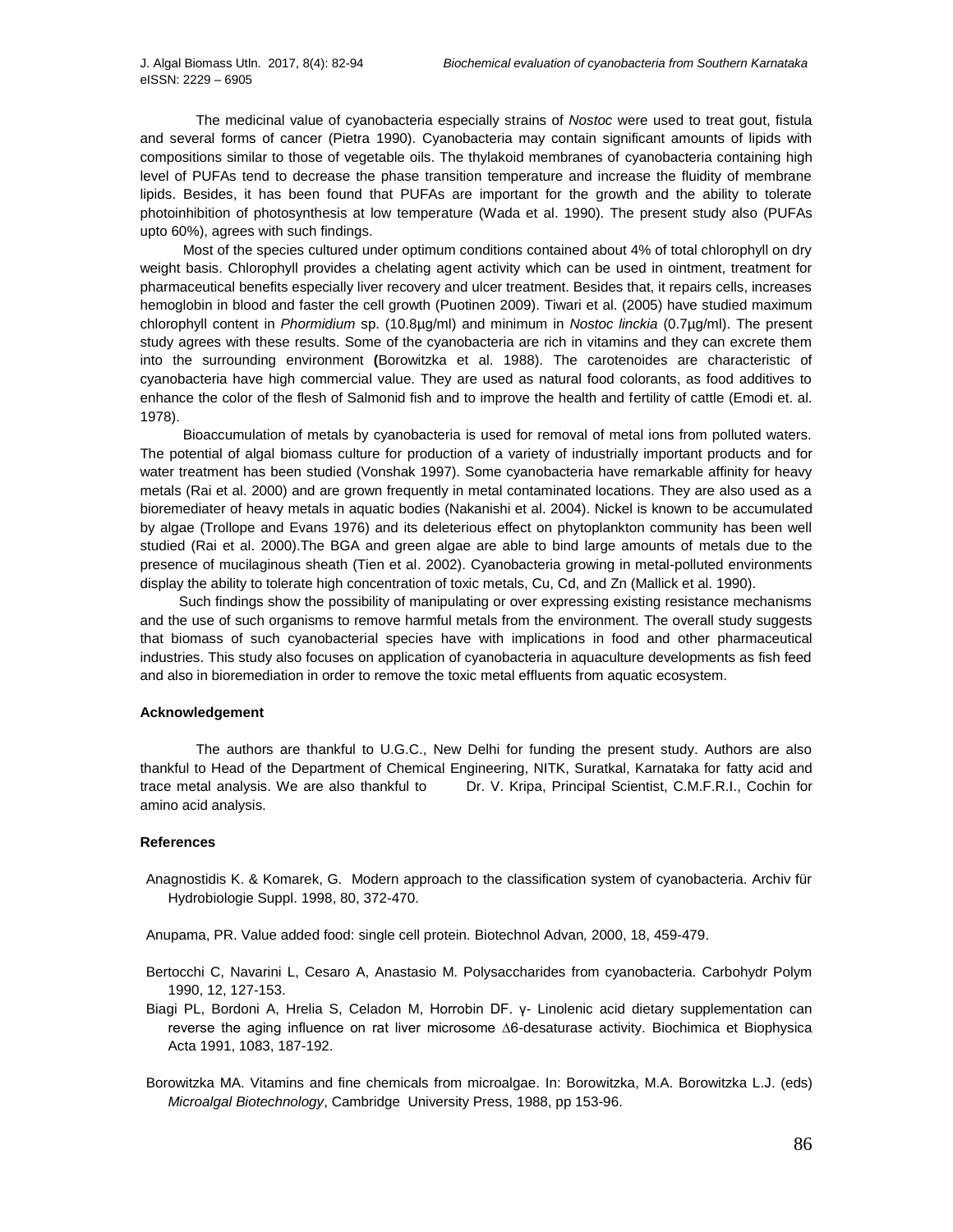Desikachary TV. *Cyanophyta*. Indian Council of Agricultural Research, New Delhi 1959.

- Dor I. Preservation and microscopy of blue-green algae (cyanobacteria) on dry agar. Bot Marina 1987, 30, 507-10.
- Emodi A. Carotenoids: properties and applications. Food Technol 1978, 32, 38-42.
- Holton RW, Blecker HH, Onore M. Effect of growth temperature on the fatty acid composition of blue green algae. Phytochemistry 1964, 3, 595-602.
- Janse I, Van Rijssel M, Gottschal JC, Lancelot C, Gieskes WWC. Carbohydrates in the North Sea during spring blooms of *Phaeocystis*: a specific fingerprint. Aquat Microb Ecol 1996, 10, 97-103.
- Jeffrey SW, Humphrey GF. New spectrophotometric equations for determining chlorophylls a, b, c1 and c2 in higher plants, algae and natural populations. Biochem Physio Pflanzen 1975, 167, 191-94.
- Jensen GS, Ginsberg DI. Consumption of *Aphanizomenon flos- aquae* has rapid effects on the circulation and function of immune cells in humans. JAMA 2000,  $2, 50 - 58.$
- Karna RR, Uma L, Subramanian G, Mohan PM. Biosorption of toxic metal ions by alkali extracted biomass of a marine cyanobacterium *Phormidium valderianum* BDU 30501. World J Microbiol Biotechnol 1999, 15, 729 – 732.
- Klemer AR. Effects of nutritional status on cyanobacterial buoyancy, blooms and dominance, with special reference to inorganic carbon. Can J Bot 1990, 69, 1133-38.

Lennarz WJ. Lipid metabolism in the bacteria. Adv Lipid Res 1966, 4, 175-225.

- Lowry OH, Rosenbrough NJ, Farr AL, Randall RJ. Protein measurement with the Folin phenol reagent. J Biol Chem 1951, 193, 265-275.
- Mallick N, Rai LC. Effects of heavy metals on the biology of nitrogen fixing cyanobacterium *Anabaena doliolum*. Toxic Assess 1990, 5, 207.
- Marchetti R. The problems of the Emilia-Romagna coastal waters: facts and interpretations. In: Vollenweider, R. A., R. Marchetti and R. Viviani, (Eds.), Marine Coastal Eutrophication. Elsevier, Amsterdam, 1992, pp 21–33.
- Mendes RL, Reis AD, Palavra AF. Supercritical CO2 extraction of γ- Linolenic acid and other lipids from *Arthrospira* (*Spirulina*) *maxima*: Comparison with organic solvent extraction. Food Chemistry 2006, 99, 57-63.
- Metaxatos A, Panagiotopoulos C, Ignatiades L. Monosaccharide and amino acid composition of mucilage material produced from a mixture of four phytoplanktonic taxa. J Expt Mar Biol Ecol 2003, 294, 203– 217.
- Miller GL. Use of dinitrosalicylic acid reagent for determination of reducing sugar. Anal Chem 1959, 31, 426-28.
- Myklestad SM. Release of extracellular products by phytoplankton with special emphasis on polysaccharides. Sci Total Environ 1995, 165, 55– 164.

Nakanishi Y, Sumita M, Yumita K, Yamada T, Honjo T. Heavy- metal pollution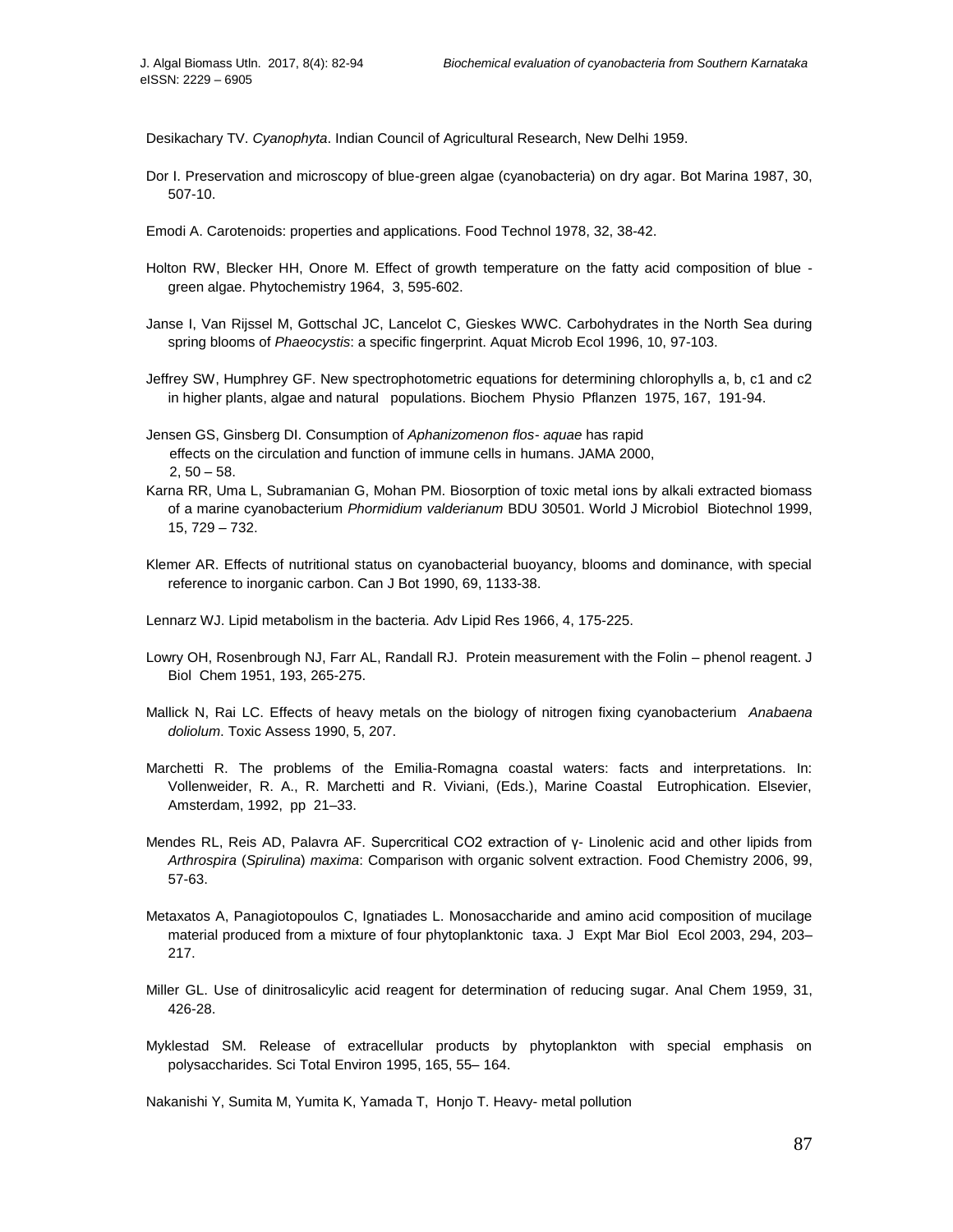and its state in algae in Kakehashi river and Godani river at the foot of Ogoya mine, Ishikawa Prefecture. Anal Sci 2004, 20, 73-78.

- Parsons TR, Strickland JD. Discussion of spectrophotometric determination of marine plant pigments with revised equations for ascertaining chlorophylls and carotenoids. J Mar Res 1963, 21, 155- 63.
- Pietra F. A Secret World: Natural Products of Marine Life. 1<sup>st</sup> ed. Birhauser, Basel, Switzerland 1990.
- Puotinen CJ. Detoxification herbs natural body cleansing treatments. Suite 101.com, insightful writers. Informed readers, 2009.
- Rai UN, Tripathi RD, Singh N, Kumar A, Ali MB, Pal A, Singh SN. Amelioration of fly-ash by selected nitrogen fixing blue green algae. Bull Environ Cont Toxicol 2000, 64, 294-301.
- Sadashivam S, Manickam A. Biochemical Methods, 3<sup>rd</sup> edn, New age International publishers, Kolkatta, 2008, pp 270.
- Stainer RY, Kunisawa R, Mandel M, Cohen-Bazire G. Purification and properties of unicellular blue –green algae (order *Chroococcales*). Bacteriol Rev 1976, 32, 171-205.
- Thajuddin N, Subramanian G. Cyanobacterial biodiversity and potential applications in biotechnology. Cur Sci 2005, 89, 47–57.
- Tien JC. Biosorption of metal ions by fresh water algae with different surface characteristics. Process Biochem 2002, 38, 605-13.
- Trollope DR, Evans FB. Concentration of copper, iron, lead nickel and zinc in freshwater algae blooms. Environ Pollut 1976, 11, 109-16.
- Tiwari ON, Singh BV, Mishra U, Singh AK, Dhar DW, Singh PK. Distribution and physiological characterization of cyanobacteria isolated from arid zones of Rajasthan. Tropical Ecol 2005, 46, 165-71.
- Vonshak A. *Spirulina platensis* (*Arthrospira*): physiology, cell biology and biotechnology, Taylor and Francis, London, 1997.
- Wada H, Gombos Z, Murata N. Enhancement of chilling tolerance of a cyanobacterium by genetic manipulation of fatty acid desaturation. Nature 1990, 347, 200-2003.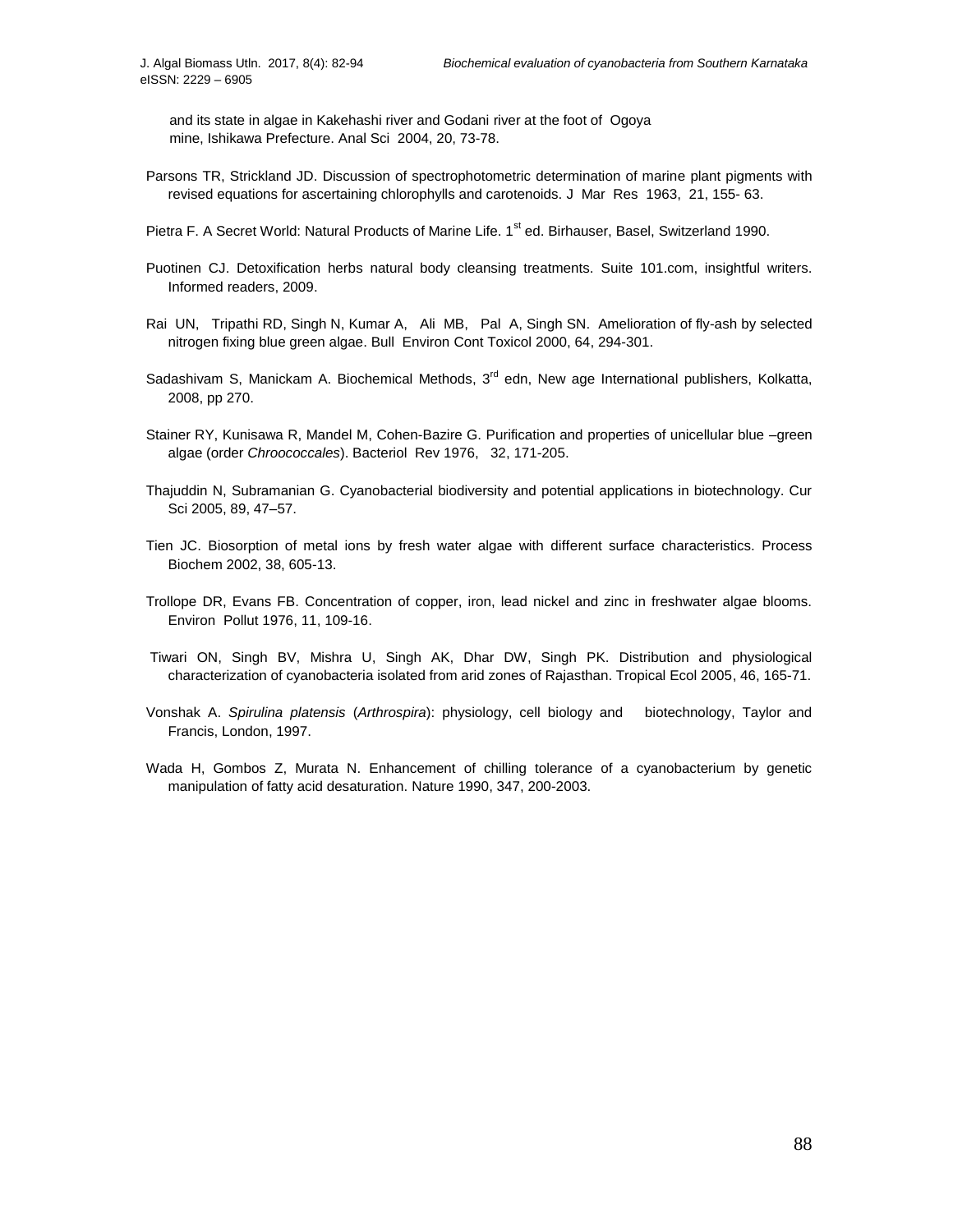**Table 1: Biochemical constituents in eight species of cyanobacteria of Southern Karnataka, India.**

| Species                        | Carbohydrate<br>$%$ of dry wt.) | Protein<br>$(% \mathcal{L}_{0})$ of dry wt.) | Lipid<br>$(% \mathcal{L}^{\prime}\mathcal{L}^{\prime})$ of dry wt.) | Reducing<br>$sugar(mgg^{-1})$ | Free<br>amino<br>acid<br>$(mgg^{-1})$ | Vitamin-C<br>$(mgg^{-1})$ | Vitamin-E<br>$(mgg^{-1})$ |
|--------------------------------|---------------------------------|----------------------------------------------|---------------------------------------------------------------------|-------------------------------|---------------------------------------|---------------------------|---------------------------|
| Oscillatoria<br>perornata      | 17.125 ±0.025                   | $15.45 \pm 0.02$                             | $8.12 \pm 0.40$                                                     | $9.13 \pm 0.10$               | 11.38±0.03                            | $1.60 + 0.05$             | $1.6 + 0.12$              |
| Oscillatoria<br>raciborskii    | $12.21 \pm 0.04$                | 14.85±0.02                                   | $9.75 \pm 0.05$                                                     | 10.30±0.01                    | $8.43 \pm 0.06$                       | $1.50+0.03$               | $1.48 + 0.11$             |
| Oscillatoria<br>psuedogamiata  | $12.55 \pm 0.05$                | $10.425 \pm 0.13$                            | $15.65 \pm 0.15$                                                    | $9.43 \pm 0.06$               | $7.37 \pm 0.10$                       | $2.85 \pm 0.05$           | $2.15 \pm 0.05$           |
| Lyngbya<br>spiralis            | 14.57±0.02                      | 7.50±0.023                                   | $4.60 + 0.01$                                                       | 14.52±0.20                    | $5.80+0.02$                           | $1.91 \pm 0.01$           | $2.91 \pm 0.01$           |
| Phormidium<br>fragile          | $12.13 \pm 0.13$                | 12.175±0.03                                  | $8.25 \pm 0.03$                                                     | $7.23 \pm 0.50$               | $3.25 \pm 0.05$                       | $1.55 \pm 0.03$           | $2.33 \pm 0.23$           |
| Phormidium<br>ambiguum         | $10.23 \pm 0.03$                | $15.53 \pm 0.01$                             | $7.41 \pm 0.01$                                                     | $6.70 \pm 0.01$               | $4.50+0.05$                           | $1.84 \pm 0.01$           | $1.44 \pm 0.11$           |
| Anabaena<br>variabilis         | $20.53 \pm 0.08$                | 15.83±0.013                                  | $11.55 \pm 0.03$                                                    | $8.33 \pm 0.08$               | 12.38±0.20                            | $1.58 + 0.08$             | $4.58 \pm 0.08$           |
| <b>Nostoc</b><br>ellipsosporum | 18.82±0.05                      | 23.26±0.08                                   | $6.45 \pm 0.08$                                                     | 14.56±0.14                    | $8.48 \pm 0.22$                       | $1.79 + 0.01$             | $1.29 + 0.01$             |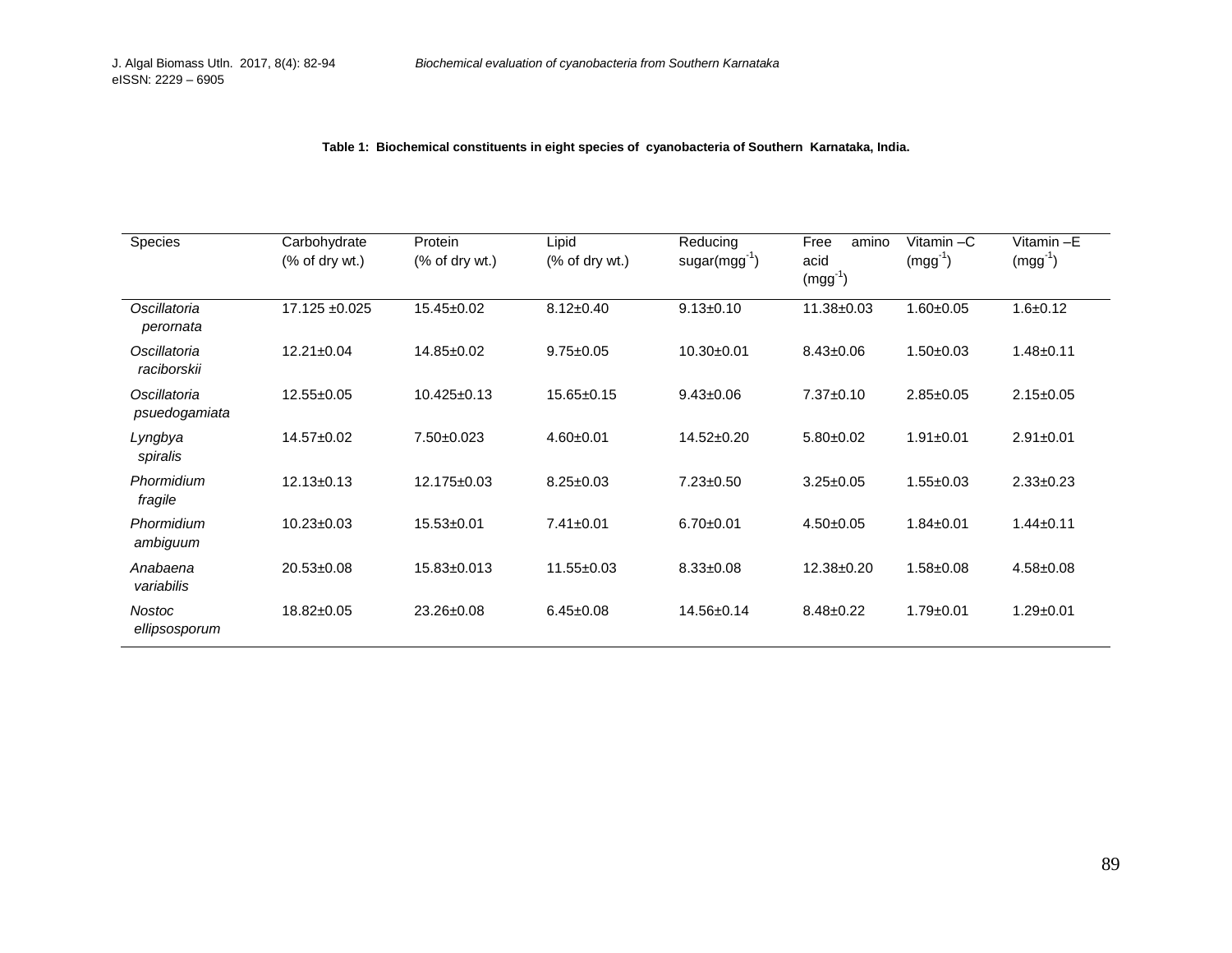| S/N | Monosaccharides | Monosaccharide concentration ( $\mu$ mole $g^{-1}$ dry wt.) |           |           |           |           |           |       |           |  |
|-----|-----------------|-------------------------------------------------------------|-----------|-----------|-----------|-----------|-----------|-------|-----------|--|
|     | Species         | 0. p                                                        | $O_{1}$   | O. p      | L. s      | $P_{i}$   | P. a      | A. v  | N. e      |  |
| 1   | Glucose         | 120.5                                                       | 140.2     | 88.4      | 65.0      | 160.7     | 55.5      | 170.8 | 78.2      |  |
| 2   | Fucose          | 7.5                                                         | 12.5      | 8.20      | 15.0      | 20.7      | 10.55     | 22.25 | 14.5      |  |
| 3   | Rhamnose        | <b>ND</b>                                                   | 1.90      | 3.20      | <b>ND</b> | 5.20      | 2.15      | 7.70  | 6.55      |  |
| 4   | Arabinose       | 0.80                                                        | <b>ND</b> | <b>ND</b> | 1.30      | 2.50      | <b>ND</b> | 5.20  | 30.2      |  |
| 5   | Galactose       | 20.5                                                        | 35.5      | 26.25     | 18.0      | 42.35     | 15.0      | 55.30 | <b>ND</b> |  |
| 6   | Mannose         | 9.5                                                         | 2.55      | ND.       | 3.10      | 5.50      | 2.90      | 6.15  | 3.2       |  |
| 7   | Xylose          | 0.75                                                        | <b>ND</b> | <b>ND</b> | 1.55      | 8.5       | <b>ND</b> | 10.65 | <b>ND</b> |  |
| 8   | Fructose        | 15.5                                                        | 20.8      | <b>ND</b> | 10.5      | <b>ND</b> | 8.85      | 28.7  | 32.35     |  |
| 9   | Ribose          | 5.2                                                         | 3.20      | 8.2       | 0.95      | 5.8       | <b>ND</b> | 10.5  | <b>ND</b> |  |
| 10  | Glucuronic acid | 20.5                                                        | 15.0      | 32.20     | 22.0      | 30.7      | 25.5      | 42.5  | 28.55     |  |
| 11  | Glucosamine     | <b>ND</b>                                                   | <b>ND</b> | <b>ND</b> | <b>ND</b> | <b>ND</b> | <b>ND</b> | 8.55  | <b>ND</b> |  |

|  |  | Table 2: Monosaccharide composition in the eight species of cyanobacteria isolated from various locations. |  |
|--|--|------------------------------------------------------------------------------------------------------------|--|
|--|--|------------------------------------------------------------------------------------------------------------|--|

ND: Not detected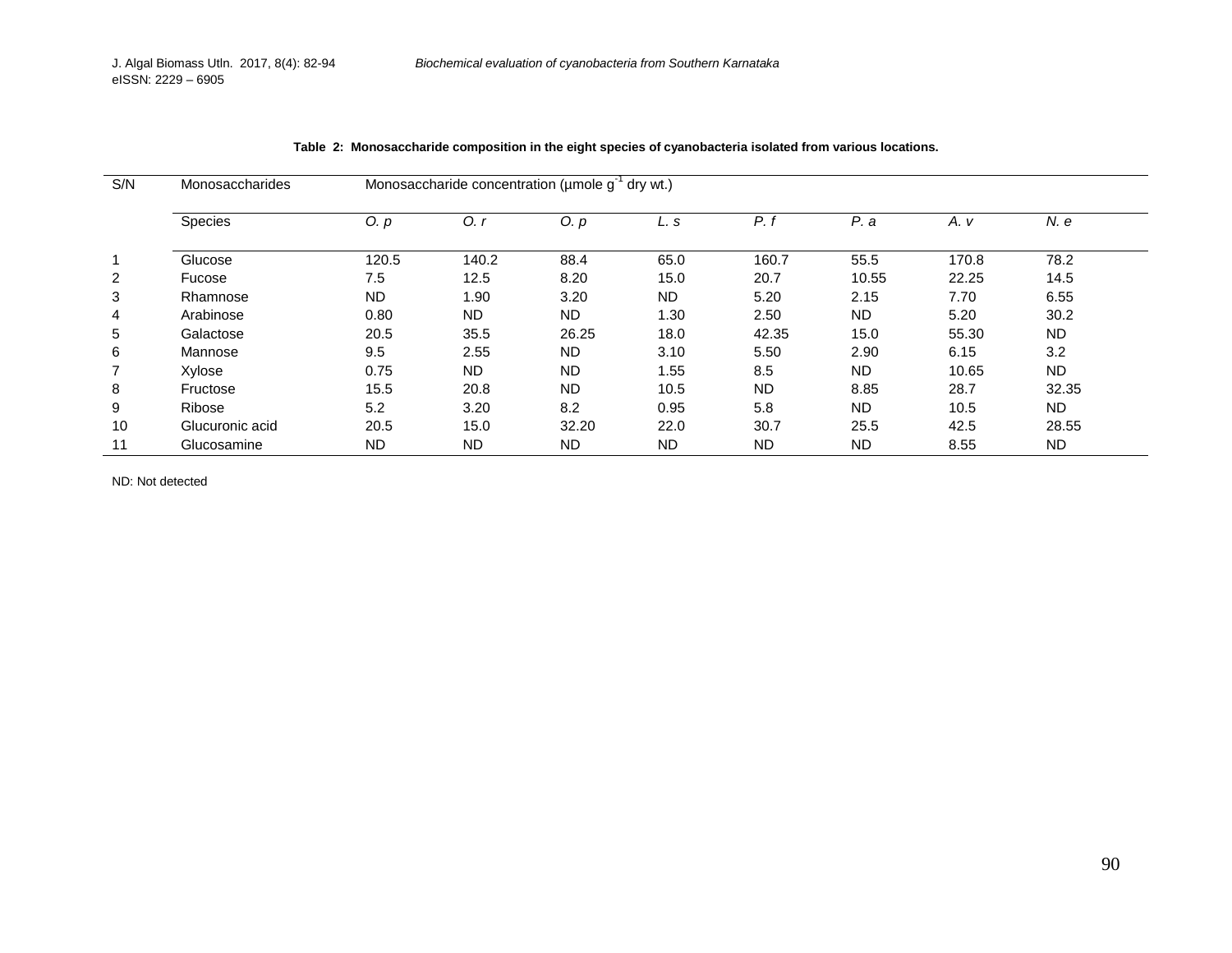| S/N<br><b>Fatty Acids</b> |                                           | Cyanobacteria* |           |           |           |                |           |           |           |  |  |  |
|---------------------------|-------------------------------------------|----------------|-----------|-----------|-----------|----------------|-----------|-----------|-----------|--|--|--|
|                           |                                           | O.p            | O.r       | O.p       | L.s       | P.f            | p.a       | A.v       | N.e       |  |  |  |
| 1.                        | Caprylic acid C8:0                        | $\ddot{}$      | $\ddot{}$ | ÷.        | $\ddot{}$ | $\overline{a}$ | $+$       | $\ddot{}$ | $\ddot{}$ |  |  |  |
| 2.                        | Capric acid C10:0                         |                | +         | +         |           | $\pmb{+}$      |           | +         | +         |  |  |  |
| 3.                        | Lauric Acid<br>C12:0                      | $\ddot{}$      | $\ddot{}$ |           |           |                |           |           |           |  |  |  |
| 4.                        | Tridecanoic<br>Acid<br>C13:0              | ÷,             | $\ddot{}$ |           | $\ddot{}$ |                | $\ddot{}$ |           | $\ddot{}$ |  |  |  |
| 5.                        | Myristic Acid<br>C14:0                    |                | +         |           |           |                | -         |           |           |  |  |  |
| 6.                        | <b>Palmitic Acid</b><br>C16:0             | $\ddot{}$      | $\ddot{}$ | $\ddot{}$ | $\ddot{}$ | +              | $\ddot{}$ | +         | +         |  |  |  |
| 7.                        | Acid<br>Palmitoleic<br>16:1               | $\ddot{}$      | $\ddot{}$ |           |           |                | $\ddot{}$ |           | $\ddot{}$ |  |  |  |
| 8.                        | Heptadecanoic<br>Acid C17:0               | +              | +         |           |           |                |           | +         |           |  |  |  |
| 9.                        | <b>Stearic Acid</b><br>C18:0              | $\ddot{}$      | $\ddot{}$ |           | $\ddot{}$ |                | $\ddot{}$ | +         | +         |  |  |  |
| 10.                       | Oleic Acid<br>C18:1                       | $\ddot{}$      | $\ddot{}$ | $\ddot{}$ |           | $\ddot{}$      |           | $\ddot{}$ | +         |  |  |  |
| 11.                       | Linoleic Acid<br>C18:2                    | $\ddot{}$      | $\ddot{}$ | $\ddot{}$ | $\ddot{}$ | $\ddot{}$      |           | $\ddot{}$ | $\ddot{}$ |  |  |  |
| 12.                       | a -Linolenic Acid<br>C18:3                |                |           |           |           |                |           | $\ddot{}$ | +         |  |  |  |
| 13.                       | γ-linolenic Acid<br>C18:3                 |                |           |           |           |                |           | +         | $\ddot{}$ |  |  |  |
| 14.                       | Cis-11-eicosenoic<br>Acid<br>C20:1        |                |           |           |           |                |           | $\ddot{}$ |           |  |  |  |
| 15.                       | acid<br>Arachidonic<br>$20:4(\omega - 6)$ |                |           |           |           |                |           | +         | +         |  |  |  |
| 16.                       | Lignoceric<br>Acid<br>C24:0               |                |           | $\ddot{}$ |           | $\ddot{}$      |           |           |           |  |  |  |

# **Table 3: Presence or absence of fatty acids in the eight species of cyanobacteria.**

**+** = present ; **- =** absent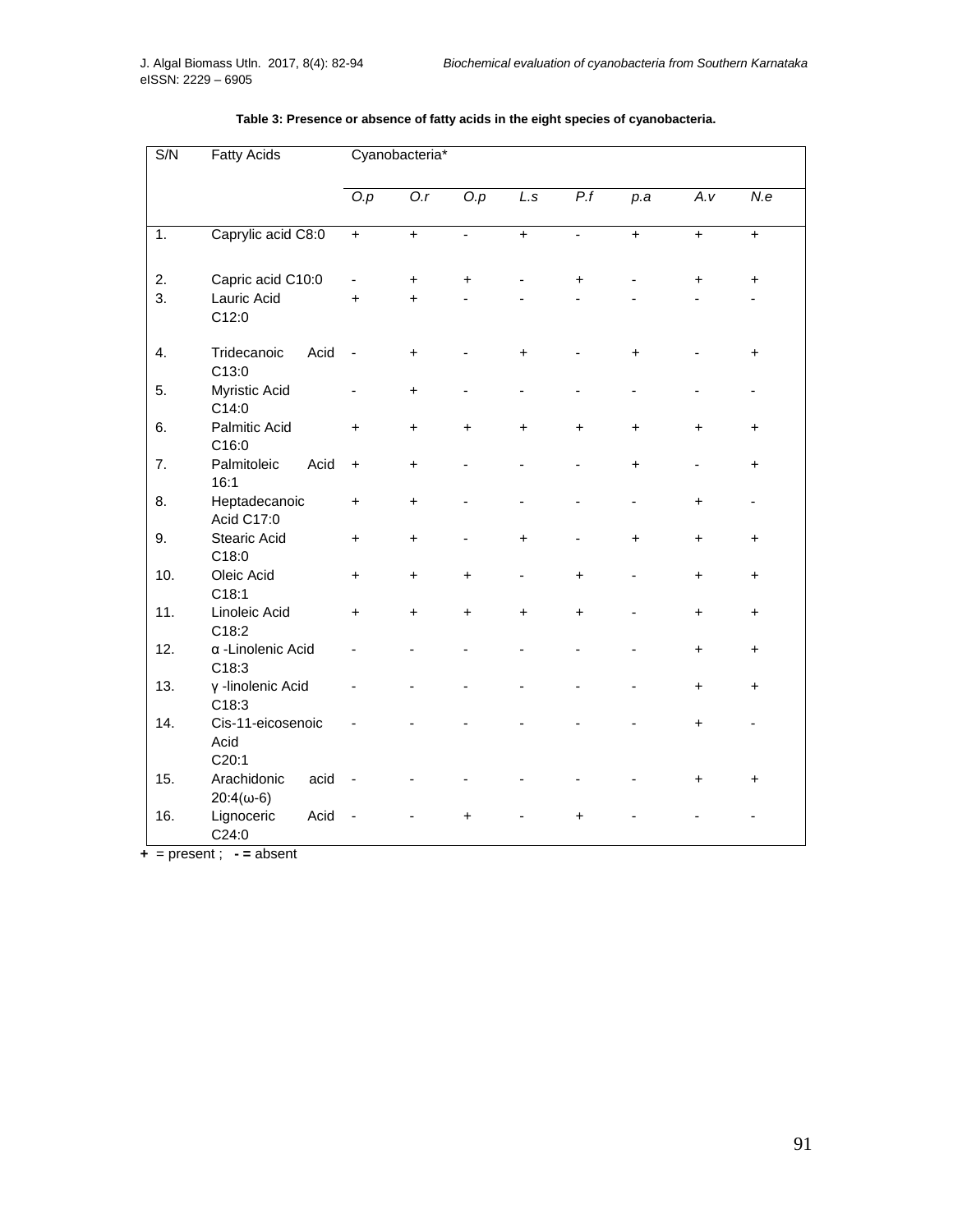|                                  | Cyanobacteria*           |                        |                          |                          |                          |                          |                      |                              |  |  |  |  |  |
|----------------------------------|--------------------------|------------------------|--------------------------|--------------------------|--------------------------|--------------------------|----------------------|------------------------------|--|--|--|--|--|
| <b>Fatty Acids</b>               | $\overline{O.p}$         | $\overline{O.r}$       | $\overline{O.p}$         | L.s                      | $\overline{P.f}$         | P.a                      | $\overline{A}$ . $V$ | N.e                          |  |  |  |  |  |
| n-Saturated                      |                          |                        |                          |                          |                          |                          |                      |                              |  |  |  |  |  |
| Total (%)                        | 30.8                     | 43.26                  | 36.4                     | 15.1                     | 45.2                     | 52.05                    | 56.05                | 57.4                         |  |  |  |  |  |
| Octanoic (8:0)                   | 2.5                      | 3.1                    | ۰                        | 5.2                      | $\sim$                   | 7.8                      | 4.0                  | 8.5                          |  |  |  |  |  |
| Decanoic (10:0)                  | $\blacksquare$           | 2.15                   | 3.0                      |                          | 4.7                      |                          | 6.2                  | 5.4                          |  |  |  |  |  |
| Dodecanoic (12:0)                | 3.12                     | 2.2                    |                          |                          | -                        |                          | -                    | $\blacksquare$               |  |  |  |  |  |
| Tridecanoic<br>(13:0)            | $\overline{\phantom{a}}$ | 2.16                   |                          | 1.5                      | $\overline{\phantom{0}}$ | 3.0                      |                      | 6.3                          |  |  |  |  |  |
| Tetradecanoic                    |                          |                        | $\overline{\phantom{0}}$ |                          |                          |                          |                      |                              |  |  |  |  |  |
| (14:0)                           | ÷,                       | 1.60                   |                          |                          |                          |                          |                      | $\qquad \qquad \blacksquare$ |  |  |  |  |  |
| Hexadecanoic                     |                          |                        |                          |                          |                          |                          |                      |                              |  |  |  |  |  |
| (16:0)                           | 15.6                     | 20.3                   | 33.4                     | 5.8                      | 40.5                     | 35.0                     | 28.2                 | 24.8                         |  |  |  |  |  |
| Heptadecanoic                    |                          |                        |                          |                          |                          |                          |                      |                              |  |  |  |  |  |
| (17:0)                           | 3.48                     | 8.35                   |                          |                          |                          |                          | 12.4                 |                              |  |  |  |  |  |
| Octadecanoic                     |                          |                        |                          |                          |                          |                          |                      |                              |  |  |  |  |  |
| (18:0)                           | 6.10                     | 3.40                   |                          | 2.6                      |                          | 6.25                     | 5.25                 | 12.4                         |  |  |  |  |  |
|                                  |                          | Long chain saturated   |                          |                          |                          |                          |                      |                              |  |  |  |  |  |
| Tetracosanoic acid               | $\blacksquare$           |                        | 2.8                      | $\overline{\phantom{a}}$ | 3.6                      | $\overline{\phantom{a}}$ |                      |                              |  |  |  |  |  |
| (24:0)                           | Unsaturated              |                        |                          |                          |                          |                          |                      |                              |  |  |  |  |  |
|                                  |                          |                        |                          |                          |                          |                          |                      |                              |  |  |  |  |  |
| Total (%)                        | 40.54                    | 45.10                  | 57.62                    | 9.2                      | 51.84                    | 12.2                     | 63.35                | 63.55                        |  |  |  |  |  |
| 9- Hexadecanoic                  | 4.72                     | 8.10                   |                          |                          |                          | 12.2                     |                      | 10.5                         |  |  |  |  |  |
| $(9-16:1)$<br>9-octadecanoic     | 23.82                    | 16.80                  | 24.42                    | $\overline{\phantom{0}}$ | 28.44                    |                          | 22.5                 | 16.3                         |  |  |  |  |  |
| $(9-18:1)$                       |                          |                        |                          |                          |                          |                          |                      |                              |  |  |  |  |  |
| 9,12-Octadecadienoic             | 12.1                     | 20.2                   | 33.2                     | 9.2                      | 23.4                     |                          | 14.8                 | 10.2                         |  |  |  |  |  |
| $(9, 12 - 18.2)$                 |                          |                        |                          |                          |                          |                          |                      |                              |  |  |  |  |  |
| all-<br>cis-9,12,15-             |                          |                        |                          |                          |                          |                          | 5.35                 | 7.85                         |  |  |  |  |  |
| Octadecatrienoic                 |                          |                        |                          |                          |                          |                          |                      |                              |  |  |  |  |  |
| $(9, 12, 15 - 18.3)$             |                          |                        |                          |                          |                          |                          |                      |                              |  |  |  |  |  |
|                                  |                          |                        |                          |                          |                          |                          |                      |                              |  |  |  |  |  |
| all-cis-<br>6, 9, 12             | $\blacksquare$           |                        |                          |                          |                          |                          | 8.2                  | 10.30                        |  |  |  |  |  |
| Octadecatrienoic                 |                          |                        |                          |                          |                          |                          |                      |                              |  |  |  |  |  |
| $(6,9,12-18:3)$                  |                          |                        |                          |                          |                          |                          |                      |                              |  |  |  |  |  |
| $5,8,11,14-20:4(\omega -$        |                          |                        |                          |                          |                          |                          |                      |                              |  |  |  |  |  |
| 6) Eicosatetraenoic              |                          |                        |                          |                          |                          |                          | 12.5                 | 8.4                          |  |  |  |  |  |
| acid                             |                          |                        |                          |                          |                          |                          |                      |                              |  |  |  |  |  |
|                                  |                          |                        |                          |                          |                          |                          |                      |                              |  |  |  |  |  |
|                                  |                          | Long chain Unsaturated |                          |                          |                          |                          |                      |                              |  |  |  |  |  |
|                                  |                          |                        |                          |                          |                          |                          |                      |                              |  |  |  |  |  |
| Cis-11-Eicosenoic<br>acid (20:1) |                          |                        |                          |                          |                          |                          | 9.4                  |                              |  |  |  |  |  |

Table 4: Fatty acid composition (%) of eight species of cyanobacteria isolated from Southern Karnataka.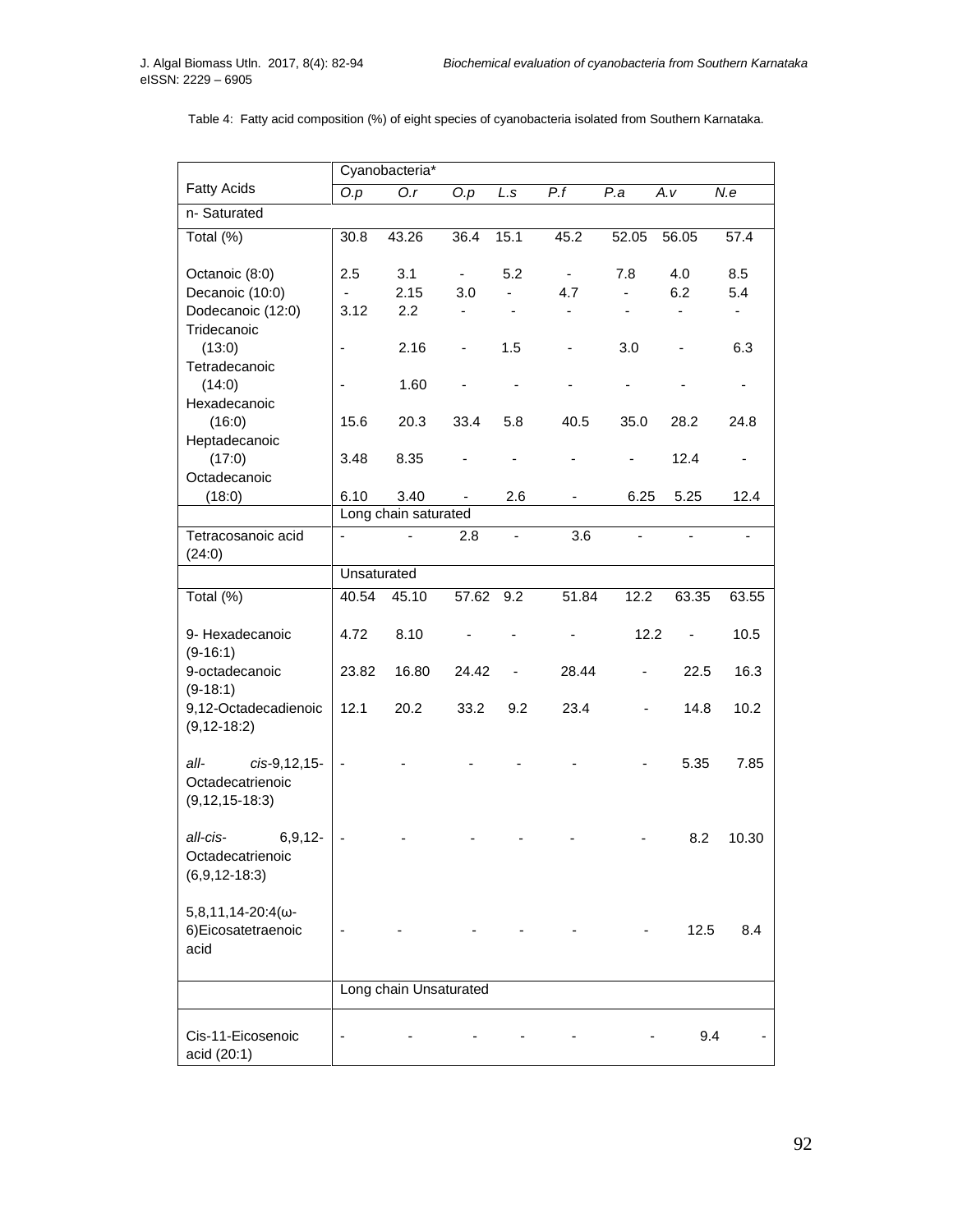| S/N   | Amino acids<br>(g/16gN) | Species* |       |       |       |       |       |       |       |
|-------|-------------------------|----------|-------|-------|-------|-------|-------|-------|-------|
|       |                         | Q. p     | 0. r  | O. p  | L. s  | P. f  | P. a  | A. v  | N. e  |
| 1.    | Aspartic acid           | 6.95     | 8.24  | 6.67  | 6.51  | 5.97  | 8.29  | 4.42  | 8.39  |
| 2.    | Glutamine               | 7.19     | 7.74  | 7.11  | 7.05  | 7.96  | 6.51  | 6.12  | 6.96  |
| 3.    | Serine                  | 4.88     | 4.86  | 2.39  | 3.97  | 5.15  | 4.11  | 5.54  | 4.67  |
| 4.    | Glycine                 | 11.93    | 11.21 | 10.84 | 11.87 | 11.75 | 12.31 | 15.12 | 11.05 |
| 5.    | Histidine               | 1.49     | 1.03  | 0.93  | 0.92  | 1.15  | 0.79  | 1.11  | 1.31  |
| 6.    | Arginine                | 5.29     | 4.82  | 3.82  | 4.82  | 5.56  | 4.60  | 6.35  | 5.88  |
| 7.    | Threonine*              | 5.48     | 5.69  | 1.92  | 3.93  | 5.70  | 5.23  | 6.06  | 5.37  |
| 8.    | Alanine                 | 10.10    | 10.69 | 11.29 | 11.03 | 10.81 | 11.08 | 9.03  | 10.87 |
| 9.    | Proline                 | 6.19     | 5.68  | 8.48  | 7.70  | 5.63  | 7.07  | 9.54  | 5.69  |
| 10.   | Tyrosine                | 3.75     | 3.09  | 0.70  | 2.45  | 3.62  | 3.03  | 5.16  | 2.88  |
| 11.   | Valine*                 | 7.22     | 7.61  | 9.31  | 8.07  | 7.49  | 7.02  | 6.27  | 7.50  |
| 12.   | Methionine*             | 1.44     | 0.81  | 0.82  | 0.95  | 1.31  | 0.76  | 1.53  | 1.36  |
| 13.   | Cysteine                | 0.29     | 0.15  | 0.11  | 0.12  | 0.06  | 0.05  | 0.07  | 0.14  |
| 14.   | Isoleucine*             | 6.20     | 6.11  | 7.89  | 6.81  | 6.02  | 5.39  | 5.23  | 5.67  |
| 15.   | Leucine*                | 9.06     | 9.63  | 11.00 | 10.04 | 9.00  | 8.07  | 7.81  | 8.69  |
| 16.   | Phenylalanine*          | 5.33     | 5.20  | 3.94  | 4.72  | 4.80  | 4.40  | 6.44  | 4.55  |
| 17.   | Lysine*                 | 6.10     | 6.06  | 8.16  | 7.18  | 6.25  | 6.64  | 2.74  | 7.76  |
| Total |                         | 98.89    | 98.62 | 95.38 | 98.14 | 98.23 | 95.35 | 98.54 | 98.74 |

|  |  | Table 5: Amino acid profile (composition g/16gN) in the eight species of cyanobacteria of Southern Karnataka. |
|--|--|---------------------------------------------------------------------------------------------------------------|
|  |  |                                                                                                               |

\* Essential amino acids